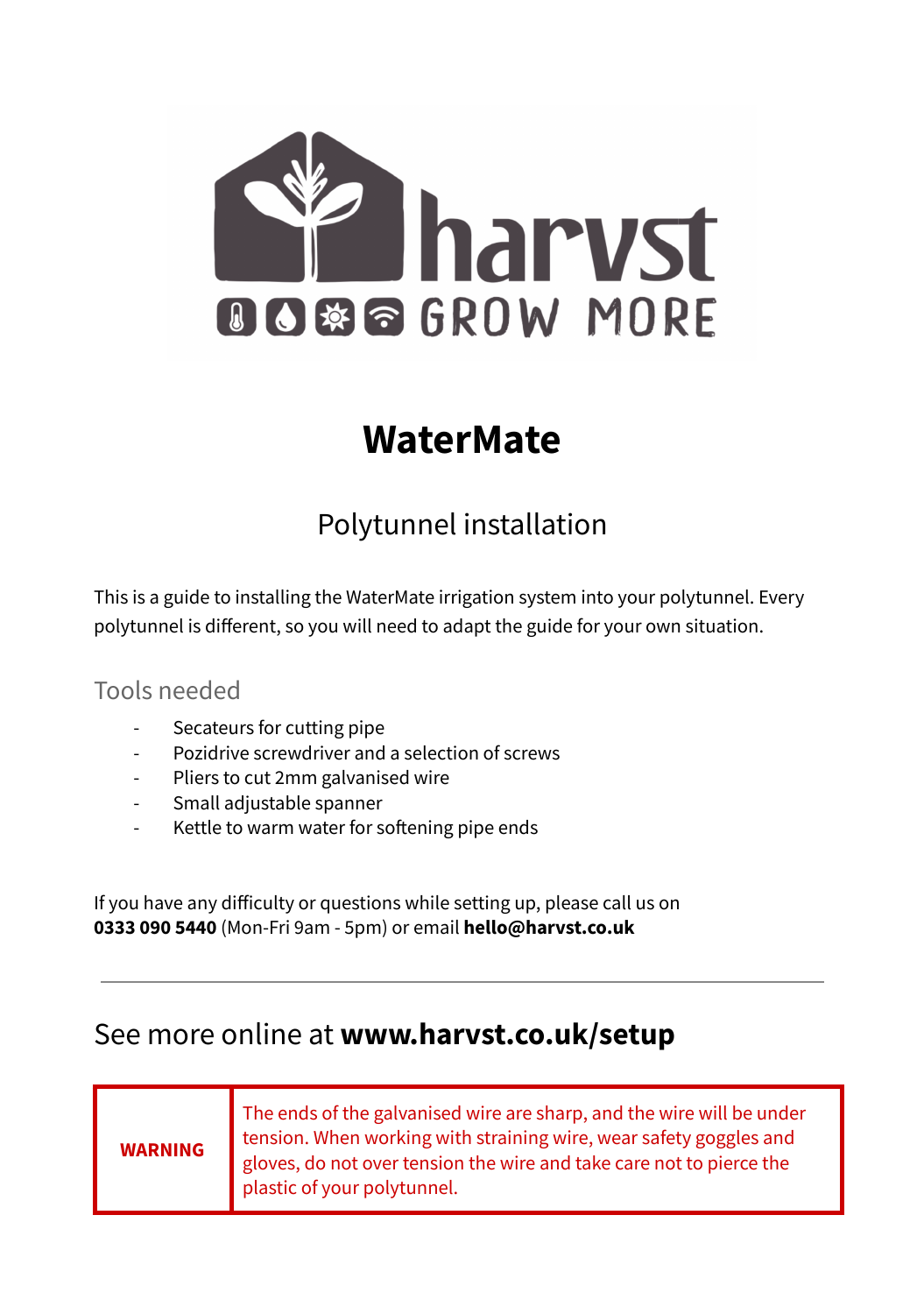### Concept

WaterMate supports two separate irrigation zones. This allows a versatile setup which can adapt to your polytunnel crops throughout the seasons. An auxiliary output can also run an extra pump if you want to add a third zone, or transfer water from a separate tank to your main polytunnel tank.

#### **Different plant types**

#### **Different emitter types**

Some plants will want more water than others. WaterMate lets you run different schedules for the two different zones.

Soak hose and misters require high pressure, yet drippers and sprayers will be lower pressure. Two zones allows you to run both from the same irrigation system without needing to manually change connectors or taps.

#### **Double your capacity**

You can also use the two separate zones to double the number of emitters you can power with the same pump. One zone will pump first, and then the second.

#### Changing your setup through the seasons

When plants develop, their watering needs can change. You may also be rotating crops, and doing multiple sowings of different crops in a season. Consider how you might want to change the setup as time goes by. This can be done by fitting taps to the main 13mm irrigation line, or to the 4mm take-off lines. Or, you can remove 4mm take-off lines and replace them with sprayers, or vice versa. Plastic "goof plugs" can be used to plug redundant holes in LDPE pipe. Adjustable drippers can be shut down completely and left inline.

#### Sprayers

Spray nozzles (90, 180 or 360 degree) can be pushed directly into the LDPE pipe, after a hole is made with a punch. The sprayer reach is around 1 metre from the pipe at 1 metre above the ground. We recommend sprayers at around 35cm intervals.

### Drippers, "shrubblers" and other ground level emitters

Adjustable emitters are fitted to 4mm micro irrigation hose, in a daisy chain format. For even water distribution, we suggest a ring of emitters which are then connected to the main perimeter pipe using a take-off line. A maximum of 8 emitters per take-off line is recommended.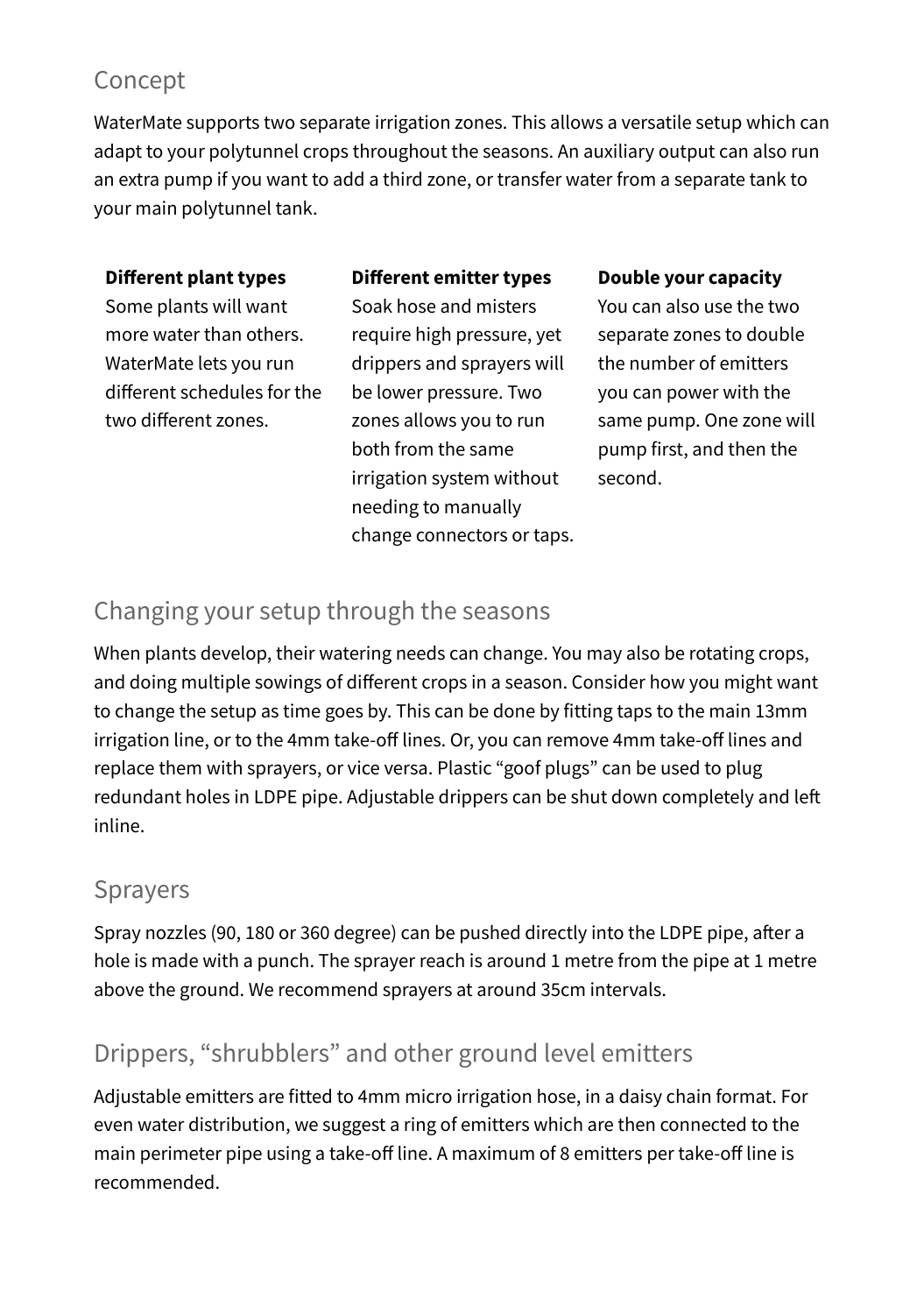Water is distributed around the perimeter of the polytunnel using a 13mm LDPE (semi rigid) pipe which is fixed to the frame around 1m above the ground. Into this pipe, you can connect sprayers directly, or 4mm take-off hoses for drippers or other 4mm emitters.

### Example 1 Che perimeter pipe & one staging sprayer

Seedlings, small pots and trays need more regular watering than plants in deep soil. Run zone 1 as a perimeter pipe around the polytunnel with drippers or sprayers for a once-a-day (or less) soaking of the larger plants, and have zone 2 spraying or misting your seed trays and pots on the staging / shelves on a more regular basis, perhaps controlled by a soil moisture sensor.



### Example 2 Two perimeter pipes

Having two perimeter pipes lets you use water from either irrigation zone anywhere in the polytunnel.

### Example 3 Che perimeter & one ground level

Use zone 1 with a perimeter pipe to provide water for general sprayers and drippers around the polytunnel, where the plants need it. Use zone 2 with a ground level soaker hose for watering efficiently in rows without wasting water.